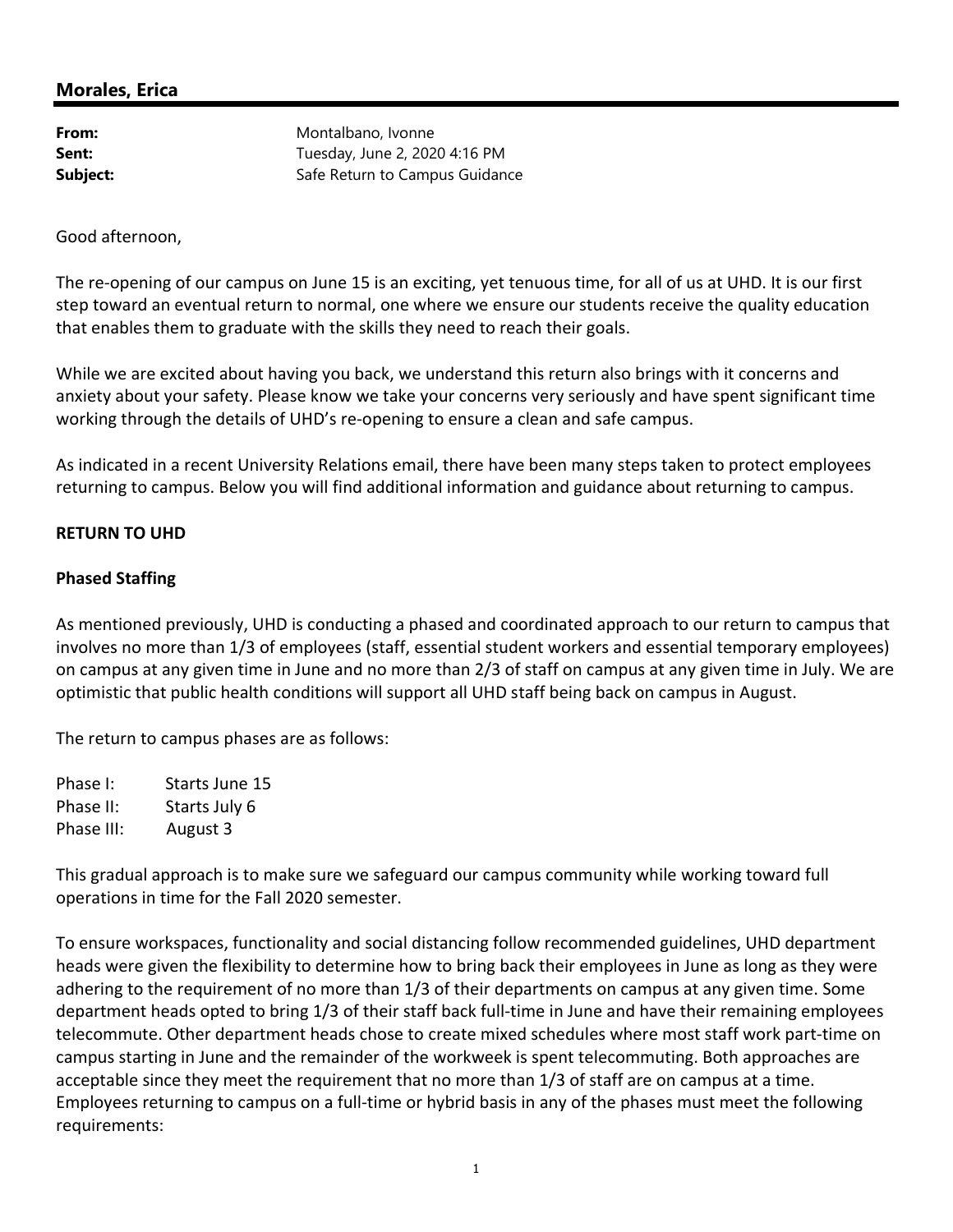- Completion of mandatory COVID-19 training
- Symptom monitoring
- $\bullet$  Face covering
- Social distancing
- Hand sanitizing
- Safety in public areas
- Self-reporting and 14-day self-quarantine if diagnosed with COVID-19 or exposed to a COVID-19 confirmed case
- Stay at home and call supervisor if experiencing COVID-related symptoms

# **Mandatory COVID-19 Training**

In accordance with UH System policy, all UHD employees are required to complete COVID-19 training, regardless of when they return to campus. **The deadline for completion has been extended to June 3, 2020 at 5 p.m.** 

To access the training modules, login to the Training Access Portal, use your PeopleSoft ID (7-digit employee ID) and password using Chrome or Firefox and follow the steps below.

- 1. Click on T.A.P. Employee Online Training
- 2. Click on SH2005
- 3. Click on FY20 COVID-10 Return to Work Procedures and watch video
- 4. Click on SH2006
- 5. Click on FY20 Certification of Coronavirus 19 Protocol, review the information and acknowledge

If you have any questions about this training, please contact ESO Talent Development at TD@uhd.edu. If you need assistance with your password, contact **HRIS@uhd.edu** or 713-221.8060.

# **Symptom Monitoring**

Prior to arriving on campus each day, returning employees must take their temperature and conduct a selfassessment of their health/infection exposure. Employees must be free of ANY symptoms potentially related to COVID-19 and may not have come in close contact with a confirmed COVID-19 case or someone having COVID-19 symptoms.

The symptoms include one or more of the following:

- Cough Shortness of breath or difficulty breathing
- $\bullet$  Fever
- $\bullet$  Chills
- $\bullet$  Repeated shaking with chills
- Runny nose or new sinus congestion
- $\bullet$  Muscle pain
- Headache
- Sore throat
- **Fatigue**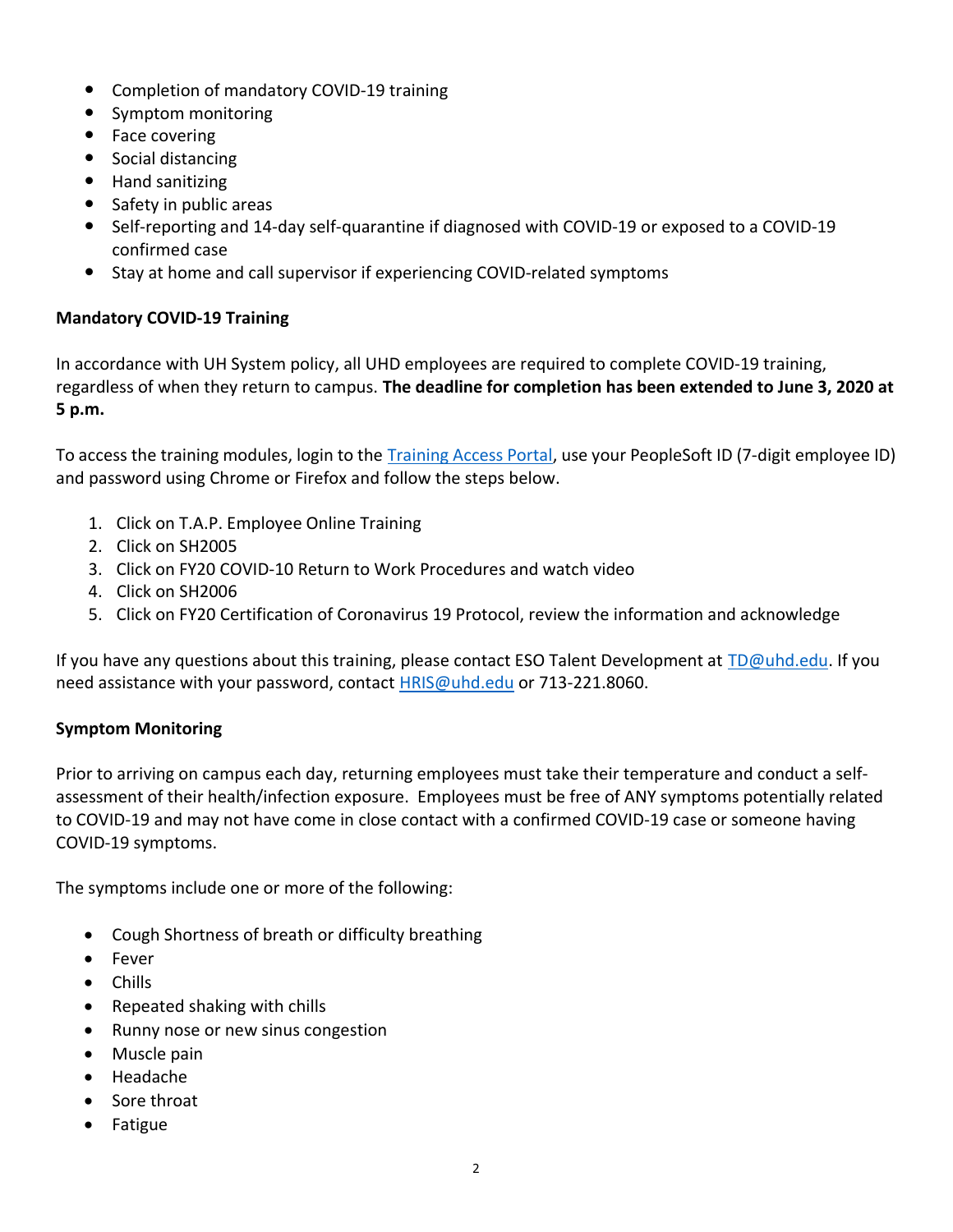- New GI symptoms
- New loss of taste or smell

If you have any symptoms, you must complete the appropriate UHD form aimed at tracking confirmed cases of COVID-19 and exposure to confirmed cases of the virus. The forms and reporting procedures are available on UHD's Coronavirus Website. You must also notify your supervisor and the Benefits team at Benefits@uhd.edu.

## **HEALTH & SAFETY GUIDANCE**

#### **Personal Safety**

**Face masks** must be worn on campus in all public areas, including common work spaces, meeting rooms, classrooms, etc. Masks do not need to be worn in personal offices where individuals work alone in a confined space. Use of masks is not a substitute for social distancing.

Disposable face masks will be provided to all staff returning to work on campus and should only be worn for one day and then disposed of in the trash. Reusable cloth face masks will also be available. UHD employees are encouraged to wear cloth face masks and wash them after each use. Please ensure cloth masks are properly laundered before they are used again.

**Social distancing** is necessary to reduce the spread of COVID-19. Employees on campus must follow these social distancing practices:

- Stay at least 6 feet from other people at all times
- Do not gather in groups of 10 or more
- Stay out of crowded places and avoid mass gatherings

**Hand sanitizing.** Wash your hands often with soap and water for at least 20 seconds. If soap and water are not available, use hand sanitizer. Cover all surfaces of your hands with sanitizer and rub them together until they feel dry. Avoid touching your eyes, nose and mouth.

**Cleaning and disinfection** will be conducted on campus by housekeeping teams based on CDC guidelines for disinfection and Occupational and Environmental Safety protocols. The University will also maintain handsanitizer stations at entrances, elevator stops and high-traffic areas.

You should regularly wipe your workstation as well as commonly used surfaces, such as door knobs, copiers, etc. before and after use with products that meet the EPA's criteria for use against COVID-19.

**Coughing and sneezing** spread germs and viruses. Remember to always cover your mouth and nose with a tissue when you cough or sneeze or use the inside of your elbow if you are not wearing a face mask. If using a tissue, throw it in the trash and wash your hands with soap and water for at least 20 seconds or use hand sanitizer.

# **Safety in Public Areas**

**Office environments** vary. Whether you work in an office or an open environment, make sure you maintain at least a 6-foot distance between you and your coworkers. You should wear a face mask at all times when in a shared work area or room. If more than one person is in a room, masks must be worn.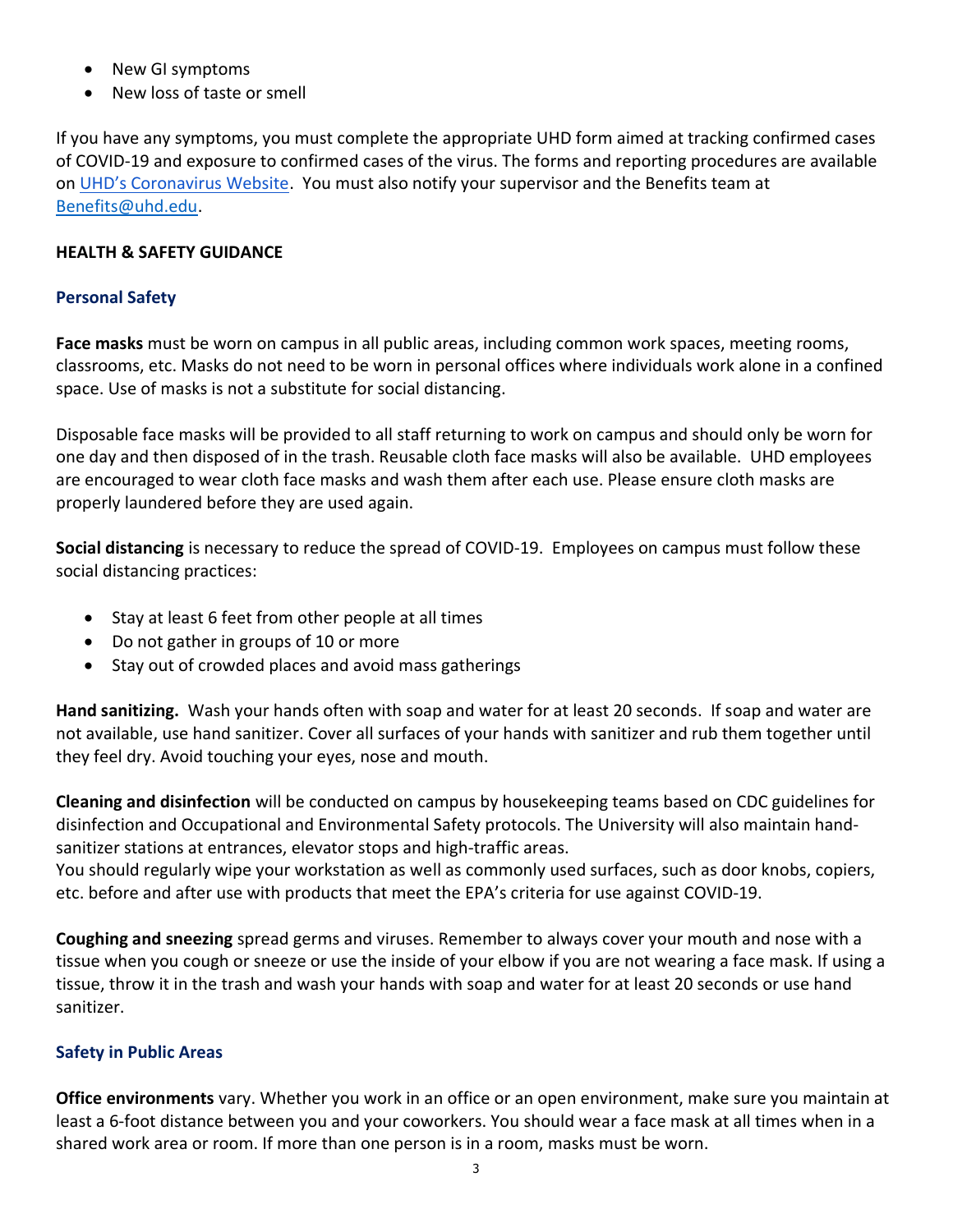**Restrooms**. Employees must wash their hands thoroughly using soap and water for at least 20 seconds prior to exiting the restroom. Social distancing will be required in areas when partitions are not present and masks must be worn in restrooms.

**Elevators** will be limited to no more than four (4) riders at one time. Riders will be required to wear masks while in the elevator and all riders must maintain an appropriate distance from one another as indicated on COVID19 elevator use signage. Riders should avoid touching elevator buttons with hands or fingers and should wash their hands or use hand sanitizer as soon as possible after leaving an elevator.

**Meetings** held in person increase the risk of transmitting COVID-19. When possible, meetings should be held virtually through Zoom or through a telephone conference call. If an in-person meeting is necessary, no more than 10 people are allowed in a space, attendees must maintain 6 feet of separation and everyone in the meeting will be required to wear a mask.

**Social interaction** while on campus is encouraged through email, telephone, Zoom and other available technology rather than through face-to face interaction.

**Meals** must be brought to campus. Chartwells will be closed throughout the summer. Employees are encouraged to bring their lunch to campus each day or pick up a meal from a list of open restaurants on UHD's COVID-19 FAQ webpage. Before and after eating, ensure you wash your hands thoroughly to avoid transmission of COVID-19.

If eating in an approved area, you must follow social distancing guidelines, avoid facing another person while in the area and wear your mask until you are ready to eat. Masks must be placed back on your face as soon as you are done eating. Staff are encouraged to take their food back to their office area or eat outside.

# **SELF-REPORTING**

To safeguard the University community, employees must self-report if diagnosed with COVID-19 and/or exposed to confirmed COVID-19 case(s), and self-quarantine for a period of 14 days. After the quarantine period is over, employees must complete a Request to Return to Campus Form and wait for further instructions based on their symptoms at the time their self-quarantine is over before accessing any UHD campus. The required forms are linked herein and may be found also in UHD's COVID-19 website.

In addition to self-reporting following the established protocol, employees are required to notify their supervisor and the Benefits team at Benefits@uhd.edu.

#### **COVID-RELATED SYMPTOMS**

Employees are required to stay at home and call their supervisor if experiencing COVIDrelated symptoms.

#### **ACCOMMODATIONS**

Employees unable to work remotely and/or on campus due to COVID-related issues may request a workplace accommodation through ESO's Benefits team at Benefits@uhd.edu or 713-221-8060.

Workplace accommodations include several options: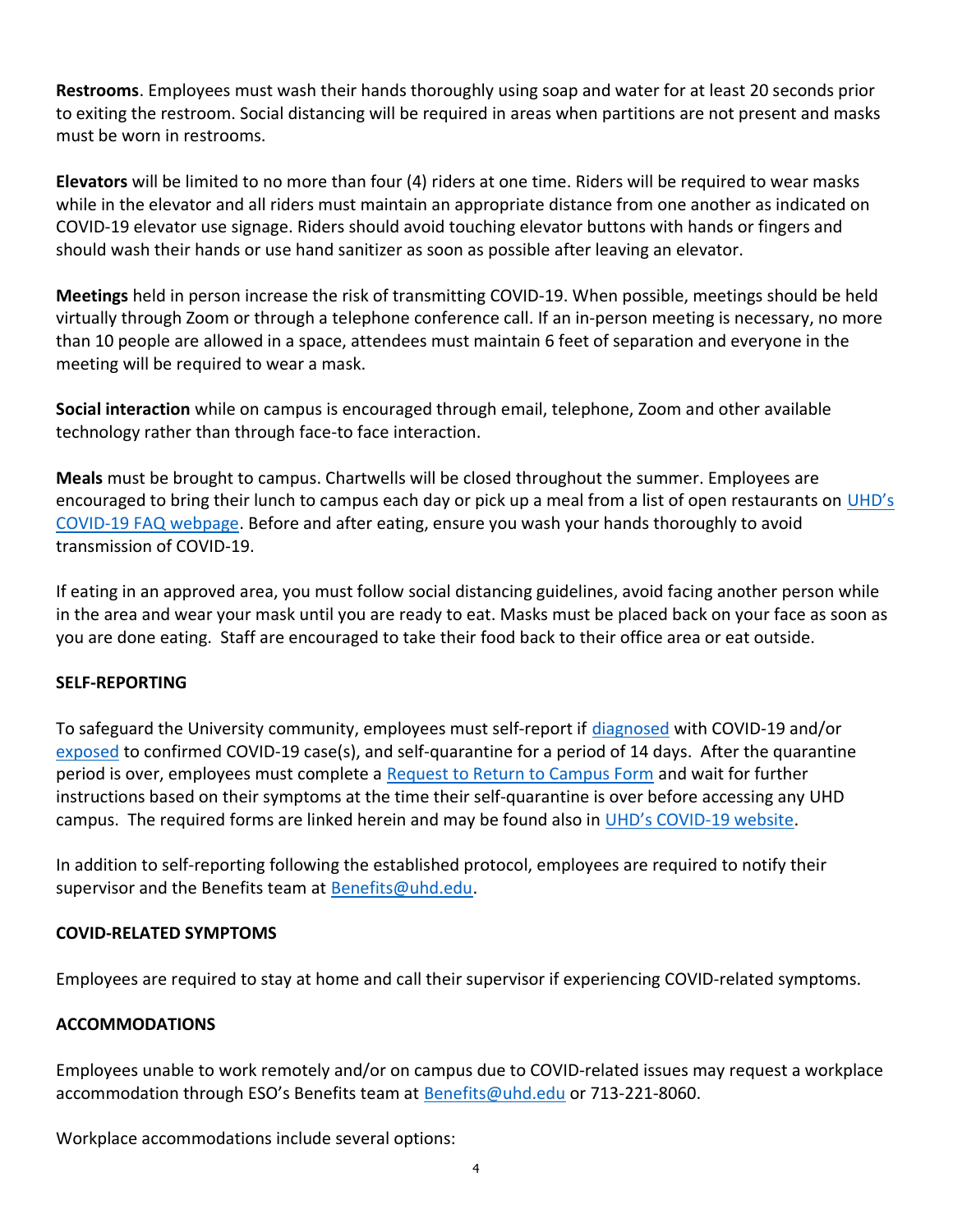- Emergency Paid Sick Leave (EPSL) if employee meets one of the six qualifying reasons related to COVID-19
- Emergency Family & Medical Leave Expansion Act (EFMLEA) Leave if unable to work to care for child(ren)
- Family & Medical Leave Act (FMLA) leave
- American with Disabilities Act (ADA)
- COVID-specific

# **PARKING, ENTRANCES & EXITS**

**Parking** is available in UHD garages to permit holders during Phase 1 and Phase 2 and additional parking spots will be available on Level 3 of the Academic Building Garage, similar to those offered during summer and winter breaks.

In addition, Parking and Transportation Services is offering the following options to employees commuting to campus this summer who do not currently have a valid parking permit:

- $\bullet$  Summer parking permits \$50
	- o Will be available online beginning May 20, 2020
	- o Parking will be available in the Academic Building and Naylor Street garages
	- $\circ$  Credit card payment options offered online AMEX, Visa, MasterCard, and Discover
	- o Select Parking Portal, scroll down to Get Permits
	- o The Parking and Transportation Services office will distribute parking permits from their office June 1 through 4 from 7 a.m. to 12 p.m. by appointment only.
	- $\circ$  To make an appointment, email the Parking Office at parking@uhd.edu
- Free parking in the UHD surface lots
	- o Washington Street Lot, Naylor Lot, Bayou Lot (non-daily pay parking spaces), Lot B and Daly Lot. Please see UHD campus parking map.
- Visitor Garage daily parking rate \$5

**Shuttle buses** will NOT be operating until at least August 3.

**Entry to UHD buildings** will be regulated and monitored by UHD security officers. Entrance to the One Main Building (OMB) complex (including the Academic Building and the Girard Street Building) will be through one of two locations — (1) Level 3 of the Academic Building Garage (connects to the second floor OMB) and (2) North Dock Lobby (next to the UHD Police Department (UHDPD)). After-hours access to the One Main Building complex will occur through the UHDPD.

All other buildings on UHD's campus will have one open entrance (the main entrance to each building). UHD security officers will monitor these entrances. Signs will be posted on all buildings indicating authorized entrances.

**Visitors and students** (with the exception of pre-approved essential student workers) will not be allowed on campus during Phases I and II.

**Exits** from all buildings will be unlocked to ensure safe exit of everyone on campus. Employees may not hold or prop open an exterior door for any person.